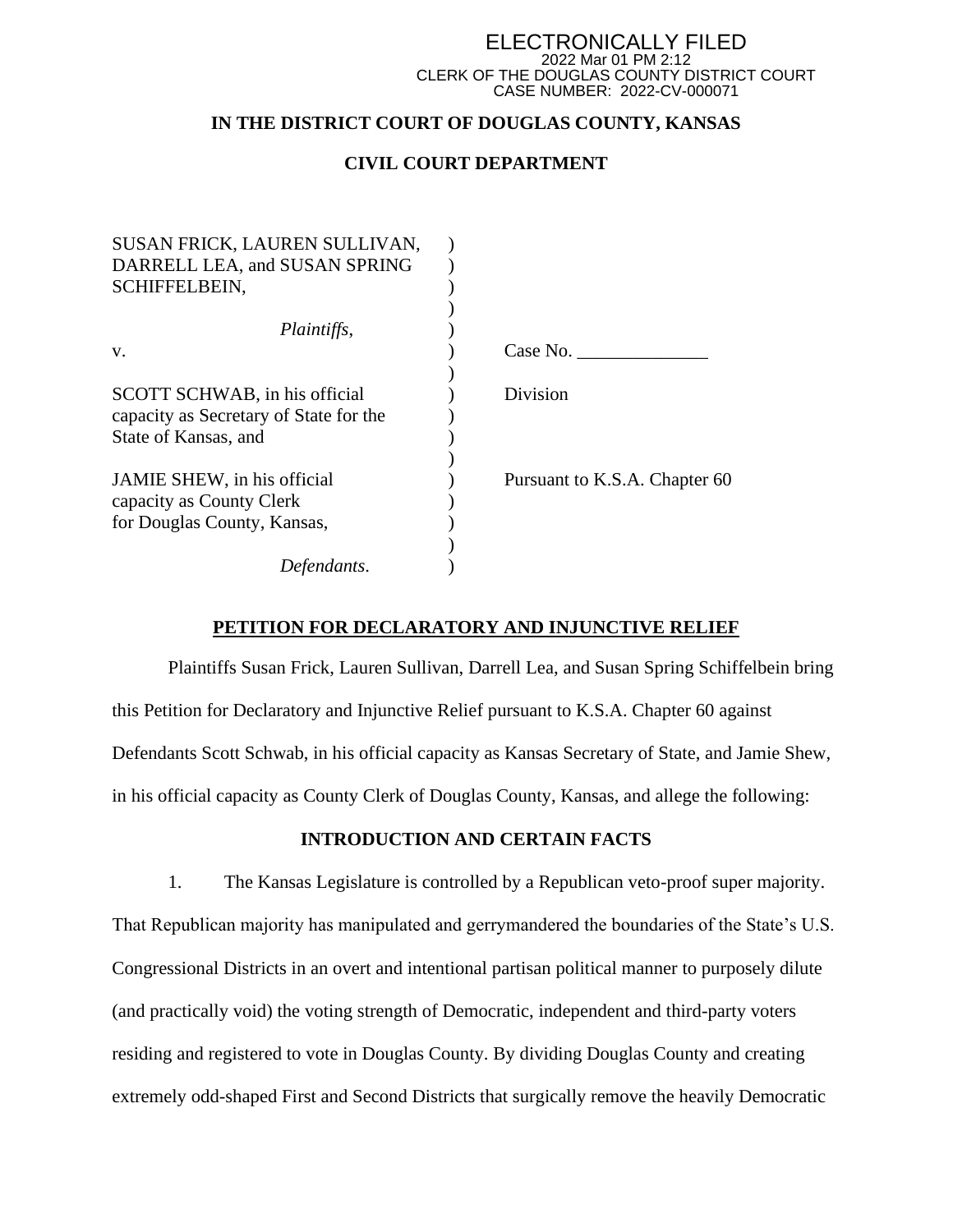and independent vote in the City of Lawrence from the rest of Douglas County, and putting Lawrence into the overwhelmingly Republican-controlled First Congressional District, and the rest of Douglas County in the Second District, the Legislature has unlawfully and unconstitutionally sought to eliminate the possibility that a Democratic (or other affiliated) candidate for Congress will be elected from the Second District (historically that has never been a possibility in the First District).

2. As set forth below, such intentional partisan political gerrymandering violates the Constitution of the State of Kansas. Partisan political gerrymandering is incompatible with the Constitution's guarantees of equal and inalienable natural rights, the guarantee that all political power is inherent in the people and instituted for their equal protection and benefit, the right of the people to consult for the common good and to instruct their representatives, the right to free speech, the right to vote, the retention of powers by the people not delegated under the Constitution, and the democratic guarantees enshrined in the Kansas Constitution. Kansas Constitution Bill of Rights Sections 1, 2, 3, 11, 20; Article V, Section 1.

3. The Kansas Supreme Court has made clear that under "the express and implied provisions of the Constitution of Kansas every qualified elector of the several counties is given the right to vote for officers that are elected by the people, and he is possessed of equal power and influence in the making of laws which govern him." *Harris v. Shanahan*, 192 Kan. 183, 204, 387 P.2d 771, 789 (1963). If a Kansas voter "is accorded less representation than he is due under the Constitution, to that extent the government processes fail to record the full weight of his judgment and the force of his will." *Id*. The right to vote under the Kansas Constitution "is pervasive of other basic civil and political rights, and is the bed-rock of our free political system." *Moore v. Shanahan*, 207 Kan. 645, 649, 486 P.2d 506, 511 (1971). Thus, "any alleged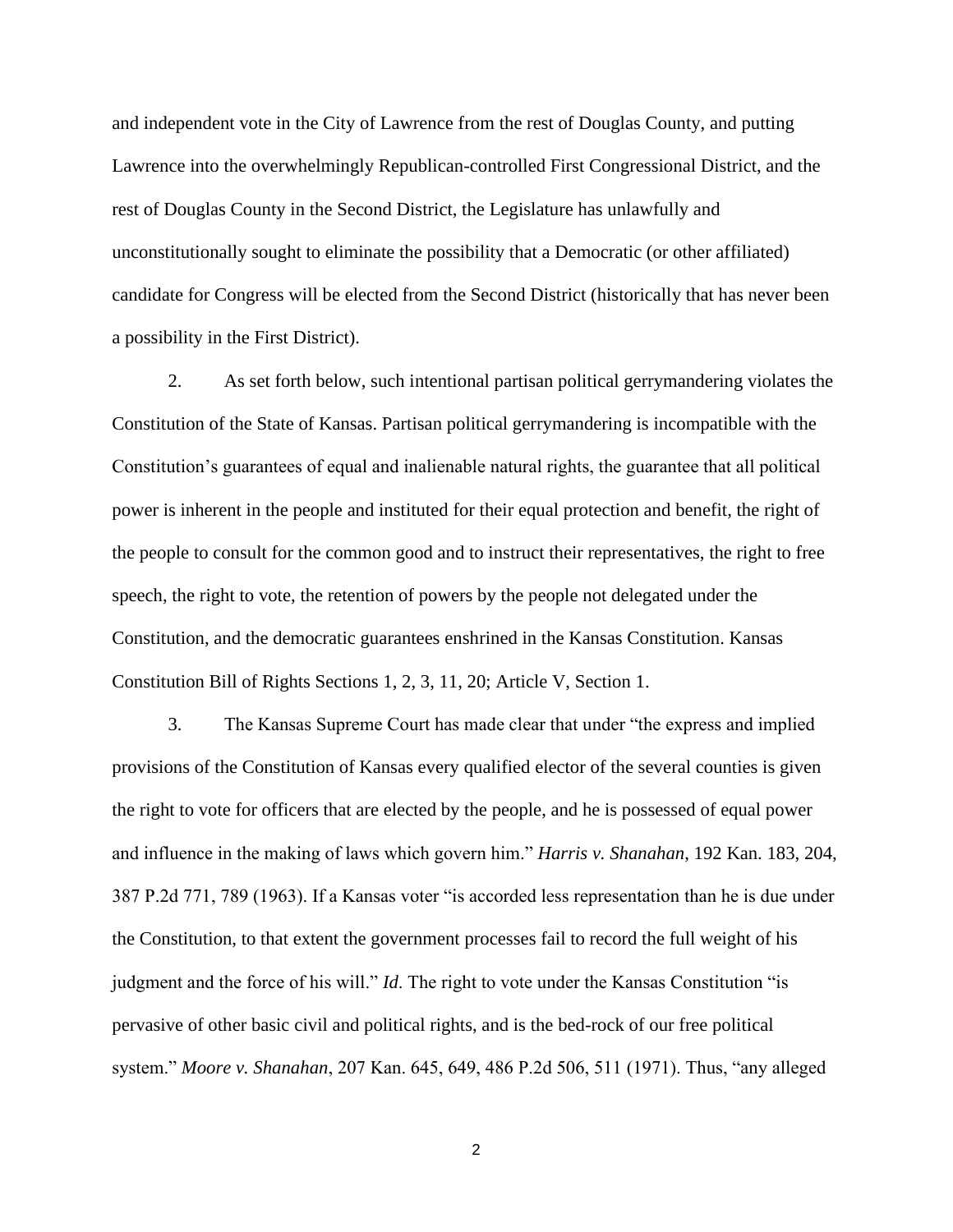restriction or infringement of that right strikes at the heart of orderly constitutional government, and must be carefully and meticulously scrutinized." *Id*.

4. It is irrelevant that federal law does not recognize a claim to invalidate partisan political gerrymandering or that such a claim has not been considered previously in Kansas state courts. (The need for Kansas courts to address this unconstitutional act by the Legislature has not arisen until now.) First, it is well-settled that "the Kansas Constitution affords separate, adequate, and greater rights than the federal Constitution." *Farley v. Engelken*, 241 Kan. 663, 671, 740 P.2d 1058, 1063 (1987); accord *Hodes & Nauser v. Schmidt*, 309 Kan. 610, 621-622, 440 P.3d 461, 470 (2019) (the Kansas Supreme Court has recognized that "section 1 of the Kansas Constitution Bill of Rights describes rights that are broader than and distinct from those in the Fourteenth Amendment"). Second, the Kansas Supreme Court almost sixty years ago emphatically rejected the assertion that the Legislature had sole power to determine reapportionment matters. In reviewing a challenge to reapportionment maps drawn by the Legislature after the 1960 census, the Court acknowledged it was the Legislature's duty in the first instance to draw the maps, but "when legislative action exceeds the boundaries of authority limited by our Constitution, and transgresses a sacred right guaranteed or reserved to a citizen, final decision as to invalidity of such action must rest exclusively with the courts. \*\*\* However delicate that duty may be, we are not at liberty to surrender, or to ignore, or to waive it." *Harris v. Shanahan*, 192 Kan. 183, 207, 387 P.2d 771, 791 (1963).

5. The intention of the Republican legislative caucus to violate the rights of non-Republican voters was made clear as early as the fall of 2020, when then-Kansas Senate President, Republican Susan Wagle, promised Republican donors in a closed-door speech that the Republican-controlled Legislature would deliver "a Republican bill that gives us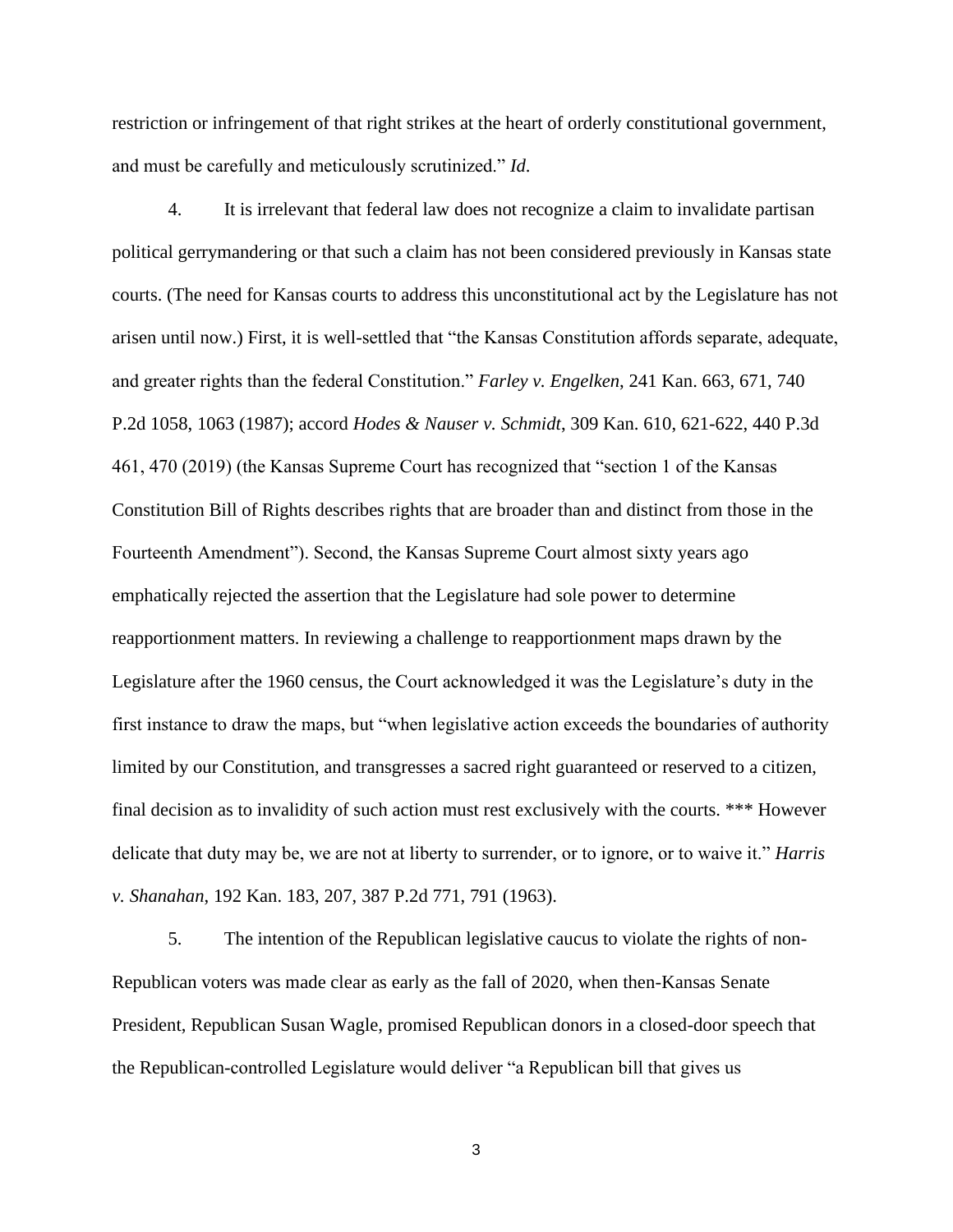[Republicans] four Republican congressmen,.... We can do that. I guarantee you. We can draw four Republican congressional [districts]." And they proceeded to do exactly that, but only by manipulating, gerrymandering and diluting non-Republican votes.

6. The Ad Astra 2 map renders Democratic, independent and third-party votes in Douglas County a practical nullity. The City of Lawrence is surgically removed from the rest of Douglas County and the Second District and placed in the First District which has a supermajority of Republican voters. This maneuver includes the University of Kansas and its 25,000 students all of whom are removed from the Second District and placed in the western Kansas, very rural, and Republican-controlled First District.

7. The Ad Astra 2 map is an obvious partisan Republican political gerrymander, diluting (if not completely nullifying) the votes of Democratic, independent, and third-party voters of Douglas County and the influence their votes may have in possibly electing Democratic members of Congress. And in so doing, this unconstitutional gerrymander interferes with several individual rights of Douglas County voters protected by the Kansas Constitution as set forth above and ensures a Republican election victory in the Second District in the 2022 mid-term election, and beyond.

8. By waiting until nearly the last possible minute to enact a redistricting plan, the Republican legislative caucus seeks to impede or prevent Plaintiffs and others from contesting the Ad Astra 2 map in Kansas district courts, including this Court. The Republican legislators carried out a non-transparent process of making good on then-Senate Present Wagle's promise to achieve four Republican Congressional Districts by rushing the passage of the Ad Astra 2 map in slightly more than a week before it was delivered to the Governor. After the Governor vetoed it, the Republican legislators limited debate and public participation to quickly override her veto.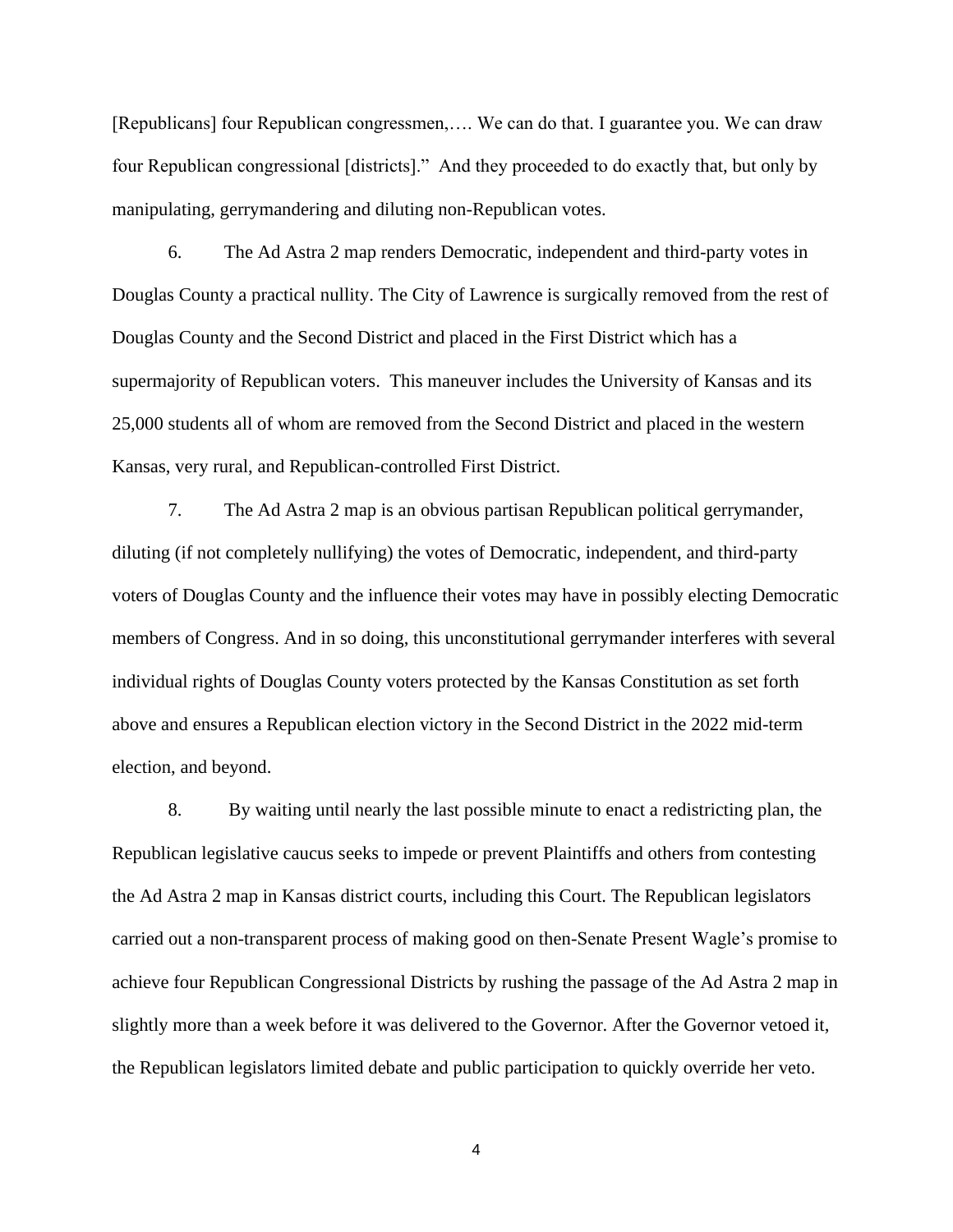#### **JURISDICTION AND VENUE**

9. This action is authorized by K.S.A. 60-1701 and 1703 (declaratory relief) and K.S.A. 60-901 and 902 (injunctive relief).

10 This Court has general jurisdiction pursuant to K.S.A. 20-301.

11. This Court has personal jurisdiction over each Defendant in their official capacities as officers of the State of Kansas.

12. Venue exists and is proper in this Court under K.S.A. 60-602(2) because this action seeks an injunction regarding "acts done or threatened to be done by each Defendant in this district." Venue is also proper in that each Plaintiff is a resident of this county and district and the place of their cognizable injury caused by Ad Astra 2 is within this county and district.

13. This court is the appropriate forum for this case as the claims arise exclusively under the Kansas Constitution.

### **PARTIES**

14. Plaintiff Susan Frick is a resident of Douglas County and the City of Lawrence and is a registered Democratic voter. Plaintiff intends to remain a resident of Douglas County and a Democratic voter for the foreseeable future, including the scheduled primary and general elections in 2022. Under Ad Astra 2, this Plaintiff's vote is diluted by intentional and purposeful partisan political gerrymandering in violation of the Kansas Constitution Bill of Rights, Sections 1, 2, 3, 11, 20, and Article V, Section 1.

15. Plaintiff Lauren Sullivan is a resident of Douglas County and is a registered Democratic voter. Plaintiff intends to remain a resident of Douglas County and a Democratic voter for the foreseeable future, including the scheduled primary and general elections in 2022.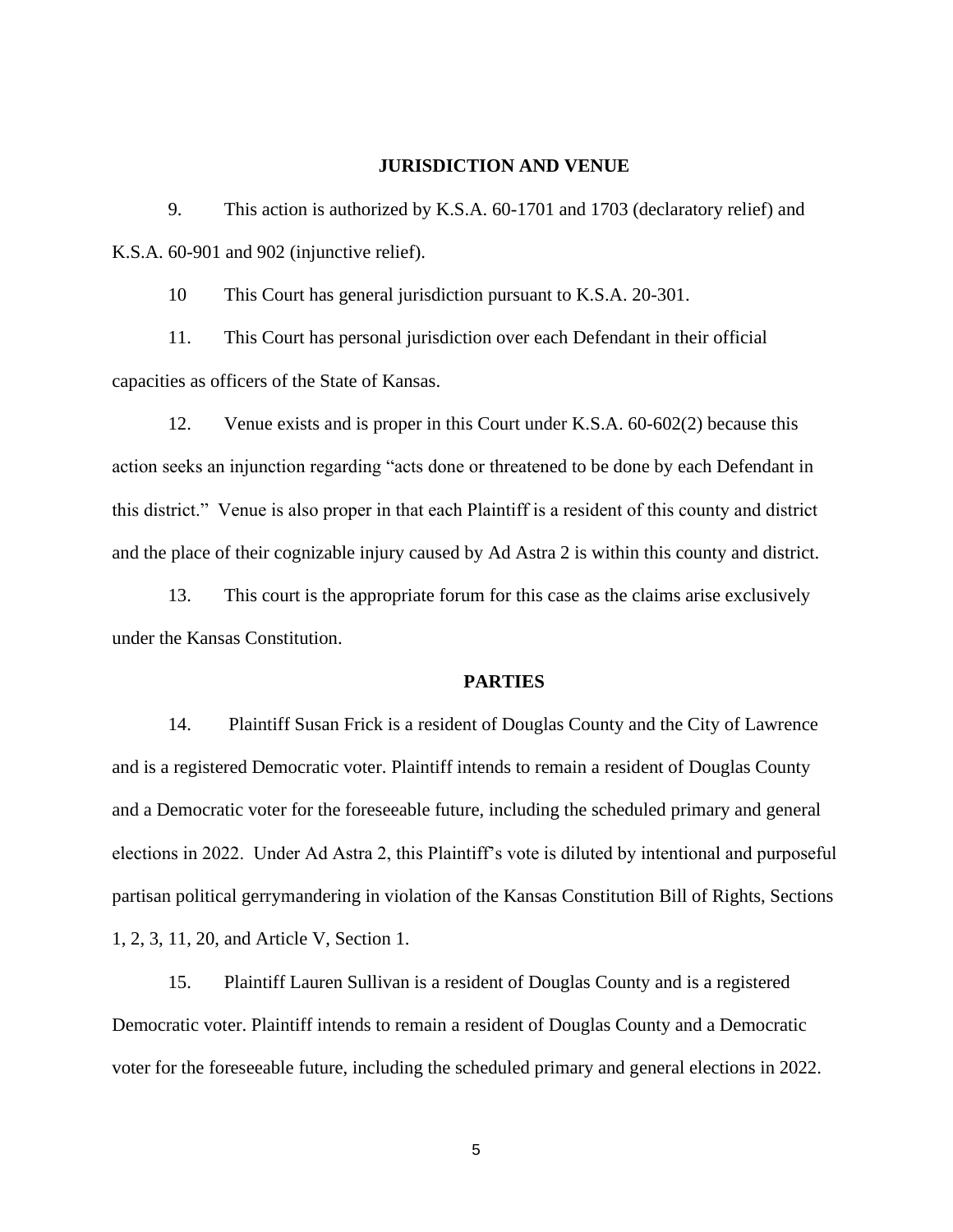Under Ad Astra 2, this Plaintiff's vote is diluted by intentional and purposeful partisan political gerrymandering in violation of the Kansas Constitution Bill of Rights, Sections 1, 2, 3, 11, 20, and Article V, Section 1.

16. Plaintiff Susan Spring Schiffelbein is a resident of Douglas County and is a registered Democratic voter. Plaintiff intends to remain a resident of Douglas County and a Democratic voter for the foreseeable future, including the scheduled primary and general elections in 2022. Under Ad Astra 2, this Plaintiff's vote is diluted by intentional and purposeful partisan political gerrymandering in violation of the Kansas Constitution Bill of Rights, Sections 1, 2, 3, 11, 20, and Article V, Section 1.

17. Plaintiff Darrell Lea is a resident of Douglas County and the City of Lawrence and is a registered Democratic voter. Plaintiff intends to remain a resident of Douglas County and a Democratic voter for the foreseeable future, including the scheduled primary and general elections in 2022. Under Ad Astra 2, this Plaintiff's vote is diluted by intentional and purposeful partisan political gerrymandering in violation of the Kansas Constitution Bill of Rights, Sections 1, 2, 3, 11, 20, and Article V, Section 1.

18. Defendant Scott Schwab is the Secretary of State of the Sate of Kansas and, as such, is the chief election official of the State, responsible for carrying out the State's election laws, including any Congressional redistricting plans such as Ad Astra 2.

19. Defendant Jamie Shew is the County Clerk for Douglas County and, as such, manages and supervises elections in Douglas County and Lawrence. He will be responsible for administering the upcoming primary and general Congressional elections in Douglas County and Lawrence.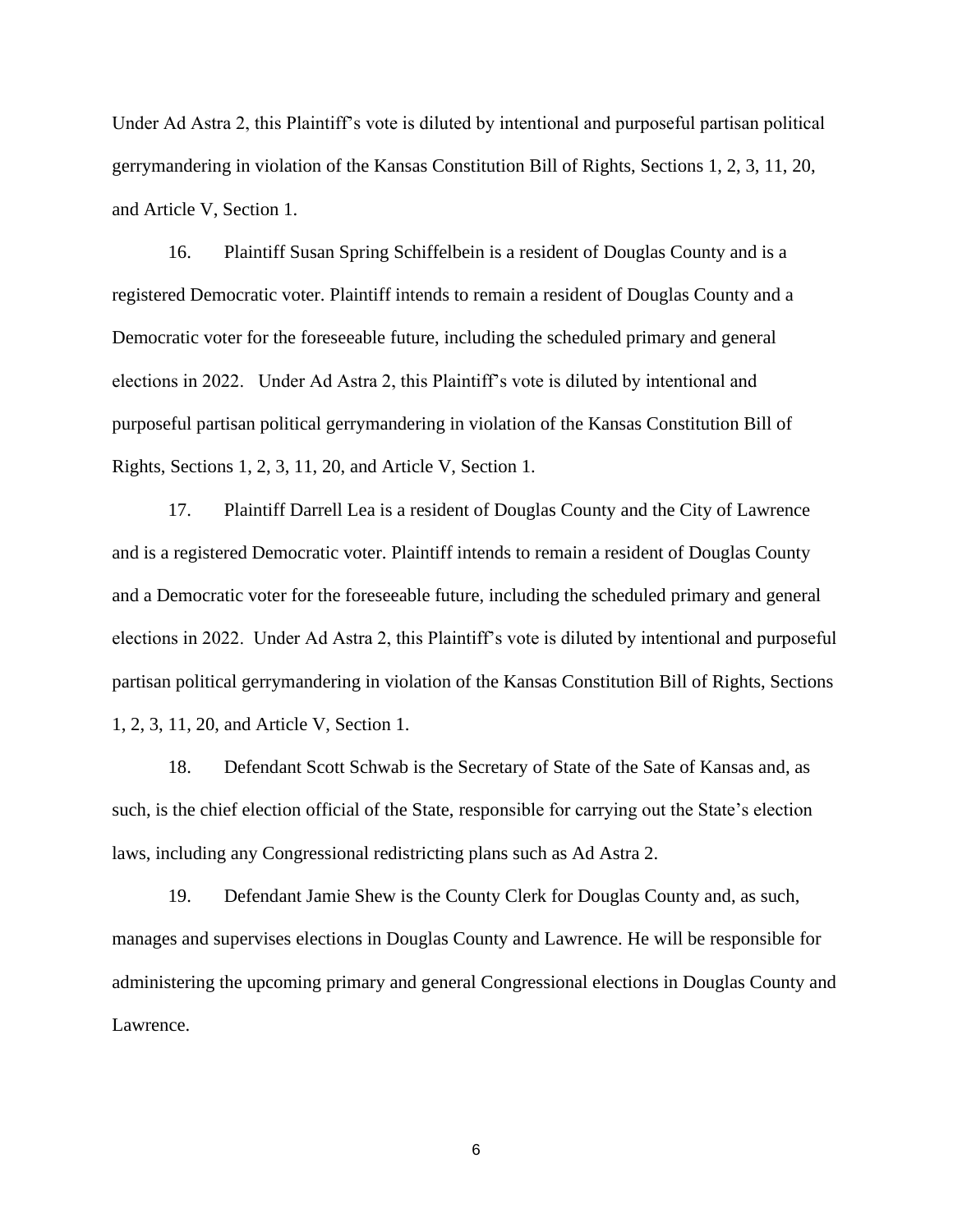### **ADDITIONAL FACTS**

20. The Republican-controlled Senate enacted S.B. 355, the congressional redistricting plan also known as Ad Astra 2, on January 21, 2022 by a 26-9 margin. The House passed it on January 26 by a vote of 79-37. Both votes were along party lines. No Democratic legislators voted in favor. Only one Republican Senator voted against it. Governor Laura Kelly vetoed the plan, stating in her veto message, with respect to Douglas County, "Ad Astra 2 also separates the city of Lawrence from Douglas County and inserts urban precincts of Lawrence into the largely rural Big First congressional District, reducing the strength of communities in Western Kansas and unnecessarily dividing communities of interest in Eastern Kansas." The Legislature overrode her veto on February 3 on a party-line vote.

21. By dividing Douglas County between two districts, the Ad Astra 2 map ignores the Legislature's own redistricting guidelines and traditional redistricting principles. The map does so on a purely arbitrary partisan political basis, carving out the County's urban area (Lawrence), with its predominantly non-Republican voters, and moving them to the "Big First" District which stretches to the Colorado border and is historically controlled by an overwhelming Republican voter base. The map leaves the bulk of Douglas County in the Second District.

22. Since 2012, the whole of Douglas County has been located within the boundaries of the Second Congressional District.

23. The Legislature could have created a redistricting map that allowed all the population of Douglas County to remain in the Second District while still accomplishing the legal requirements of redistricting. But the Republican super-majority caucus intentionally chose not to do so.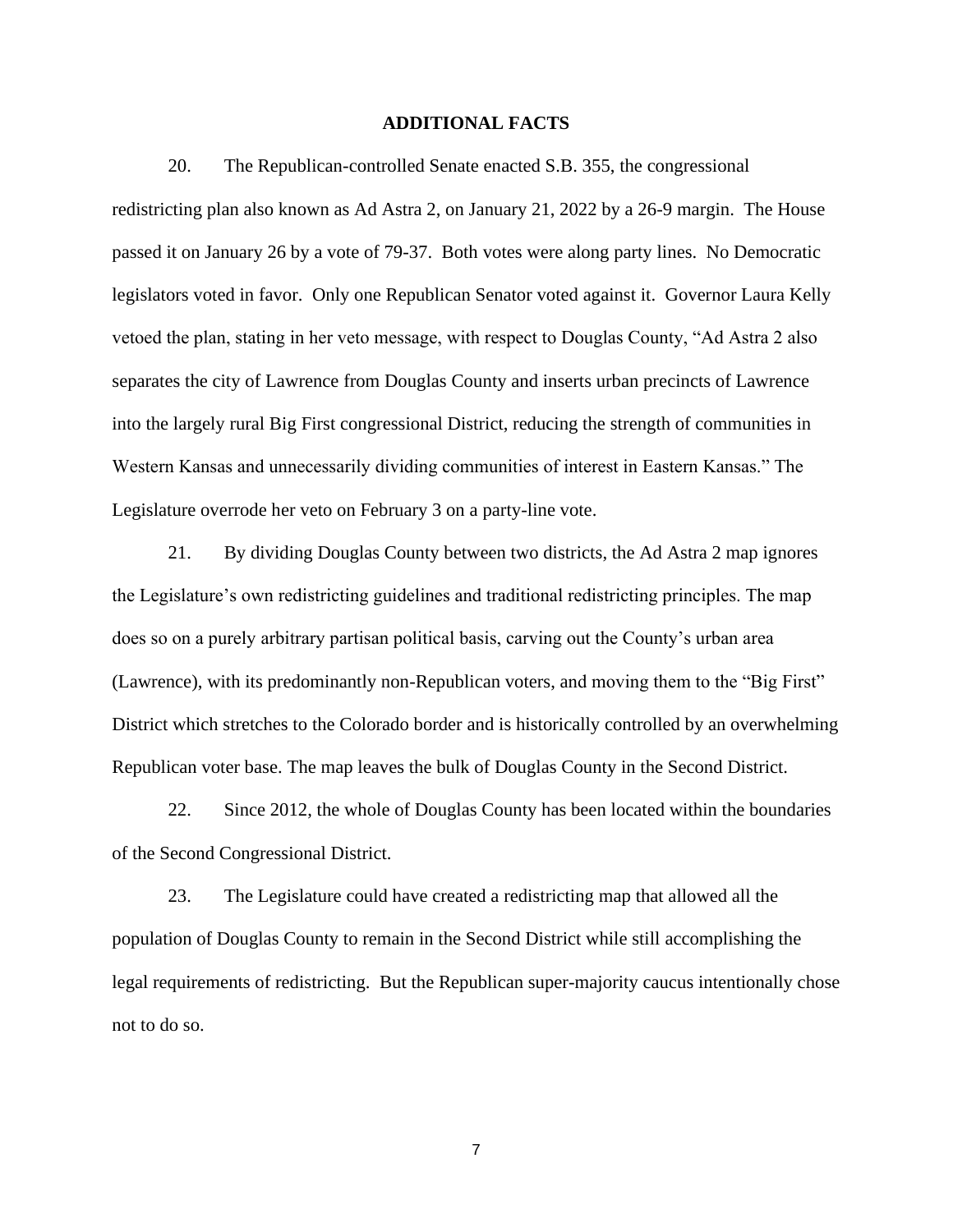24. The Legislature's Redistricting Committees adopted specific, seemingly nonpartisan, criteria to govern the drawing of the new Congressional Districts map. In addition to achieving population equality among the four districts, these criteria called for them to follow specific non-partisan "Adopted Guidelines," including that (1) The plan "will have neither the purpose nor the effect of diluting minority voting strength, (2) "Districts should be as compact as possible and contiguous," (3) "There should be recognition of communities of interest," (4) "The core of existing congressional districts should be preserved when considering the communities of interest to the extent possible," and (5) "*Whole counties should be in the same congressional district* to the extent possible" because, among other things, "[c]ounty lines are meaningful in Kansas and Kansas counties historically have been significant political units." (Emphasis added).

25. The Ad Astra 2 map violates every one of these self-imposed non-partisan guidelines, evidencing the Republicans' intentional partisan political intent to destroy the Douglas County communities of interest, dilute and make meaningless the votes of its residents, and ensure the election of Republicans in all four Congressional Districts. Nothing could be more blatantly unconstitutional.

26. The Ad Astra 2 map has all the indicia of partisan political gerrymandering, especially as it pertains to Douglas County. It unnecessarily and inexplicably shifts City of Lawrence voters out of their prior district, with no population-based need or legitimate justification for doing so, violating the Legislature's own redistricting guidelines. In so doing, it targets Democratic and other non-Republican voters in Lawrence and the University of Kansas, thus "cracking" or deliberately dispersing voters of a disfavored party across multiple districts to minimize and diminish the strength of their voting block and political influence on the candidates. By doing this, Republican legislators strived to ensure that the Second District could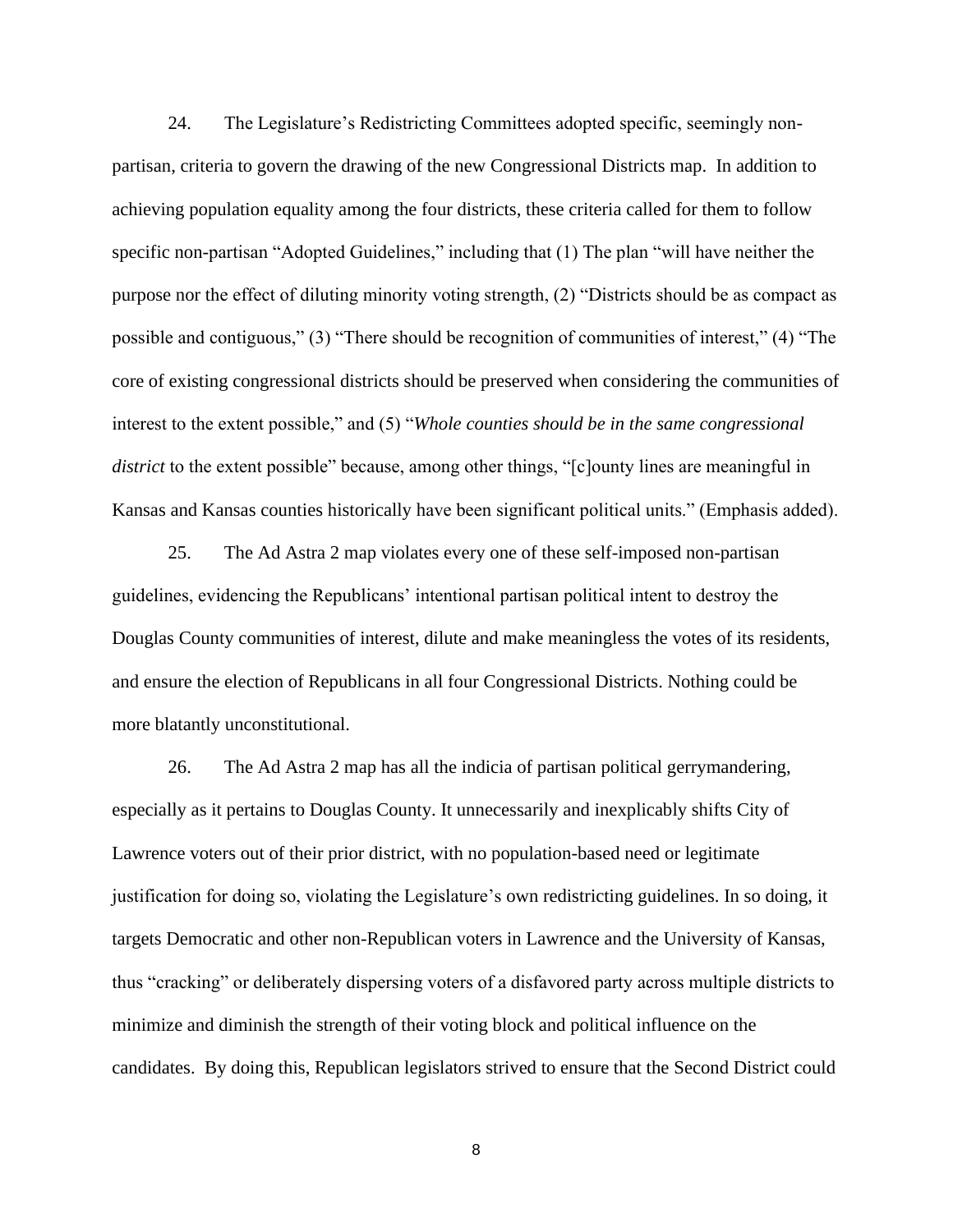withstand a non-Republican voter influx from the Third District's new boundaries and defeat their candidate, or, at a minimum, influence the policies he or she espouses.

27. Independent observers, upon reviewing the Ad Astra 2 map, opined that it made the Second and Third Districts more favorable to Republicans, while the First District, already overwhelmingly Republican, remained so.

28. Making the districts safe for Republicans betrays the statewide preferences of voters. Between 2016 and 2020, Democrats received, on average 40 percent of the votes cast, compared to 55 percent Republican. During that period, voters elected a Democratic governor and Member of Congress in the Third District. Ad Astra 2 creates a high likelihood that Democrats will have no chance of being elected to the Second District, thus negating Douglas County Democratic voters' votes and political influence. Independent and third-party voters will be similarly affected.

29. To the extent the 2022 census mandated movement of voters among the districts to achieve equalization, the Legislature could easily have done so without violating the constitutional rights of Douglas County voters. In fact, during the committee process, several alternative maps were offered by interested persons that achieved population equalization among the districts without carving up Douglas County. The Republican controlled committees, and full Legislature, intentionally disregarded every proffered constitutional map in order to achieve their unconstitutional goal of four "safe" Republican-controlled districts and the 2022 election of four Republicans to Congress.

30. Douglas County is the second most Democratic and second least Republican county in the State. As of January 2022, Douglas County has 79,110 registered voters, of whom 36,237 (40 percent) are Democrats, 22,334 (28 percent) are unaffiliated, and only 20,539 (26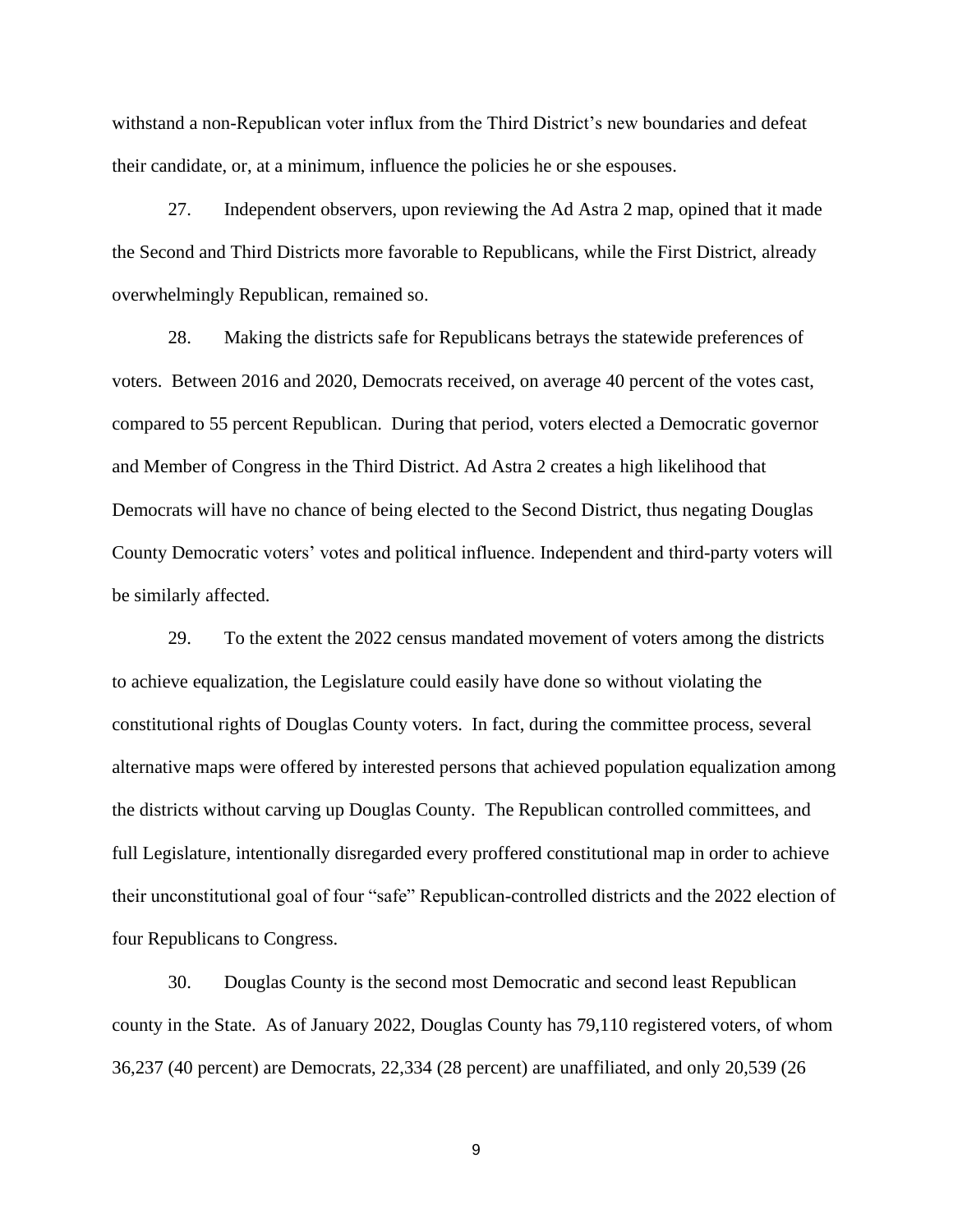percent) are Republicans. Hence, at least 68 percent of voters in Douglas County are potential voters for a candidate other than a Republican. Their political speech and influence is substantial.

31. By the plan's ignoring and reaching around other counties much closer to the First District to draw Lawrence into the First District, those heavily Democratic and unaffiliated city voters now are in the same District as communities 400 miles away on the Colorado border. As shown in the following diagrams, a bowl-shaped line running through the southern part of Lawrence excised Lawrence from the rest of Douglas County, diluting the voting strength of Lawrence Democrats, independent and third-party voters.



https://davesredistricting.org/maps#viewmap::2f3f3841-2c82-4c03-a57c-6be238a09cc3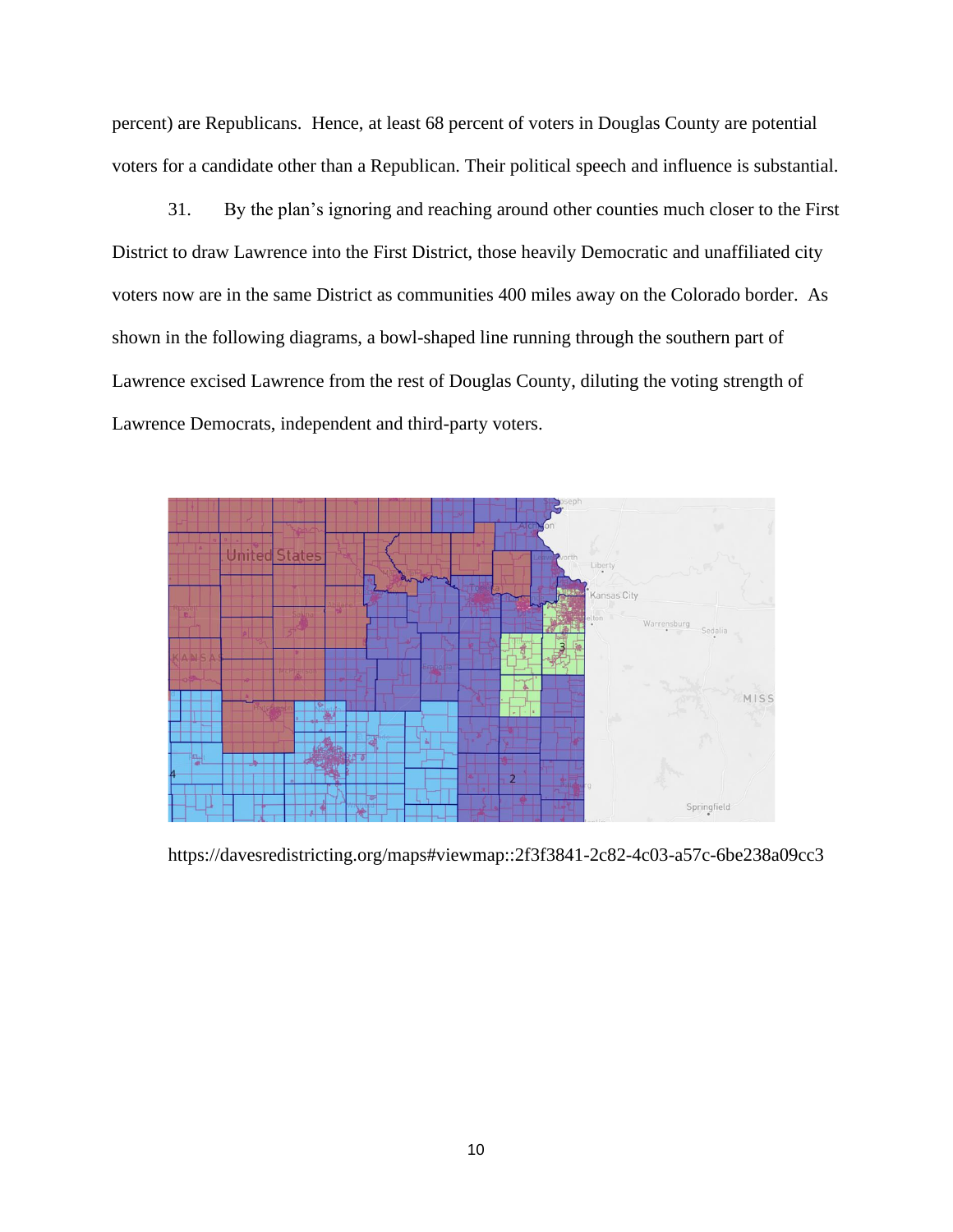

https://davesredistricting.org/maps#viewmap::275cdb2b-c974-49cb-8798-d19cb0006c50 32. Between the 2010 and 2020 decennial Census, the State added 84,762 persons to its population, amounting to approximately three percent overall growth in population.

33. The 2020 Census disclosed that the First District lost 33,697 residents and the Third District gained 57,816 residents, necessitating that redistricting even out or equalize the populations of the Congressional Districts.

34. According to the 2020 Census, the population of Douglas County is 118,785, and the population of Lawrence is 94,934.

35. Douglas County has 79,110 registered voters., of which 20,539 are registered Republican, 35, 312 Democratic, 22,434 unaffiliated, and 925 Libertarian.

36. In the last Congressional election , 38,395 Douglas County voters voted for the Republican candidate, and 18,005 voters voted for the Democratic candidate.

37. In a composite of partisan vote share in general elections from 2016 to 2020 (including the 2018 midterm elections) , 9,493 Lawrence voters voted for Republican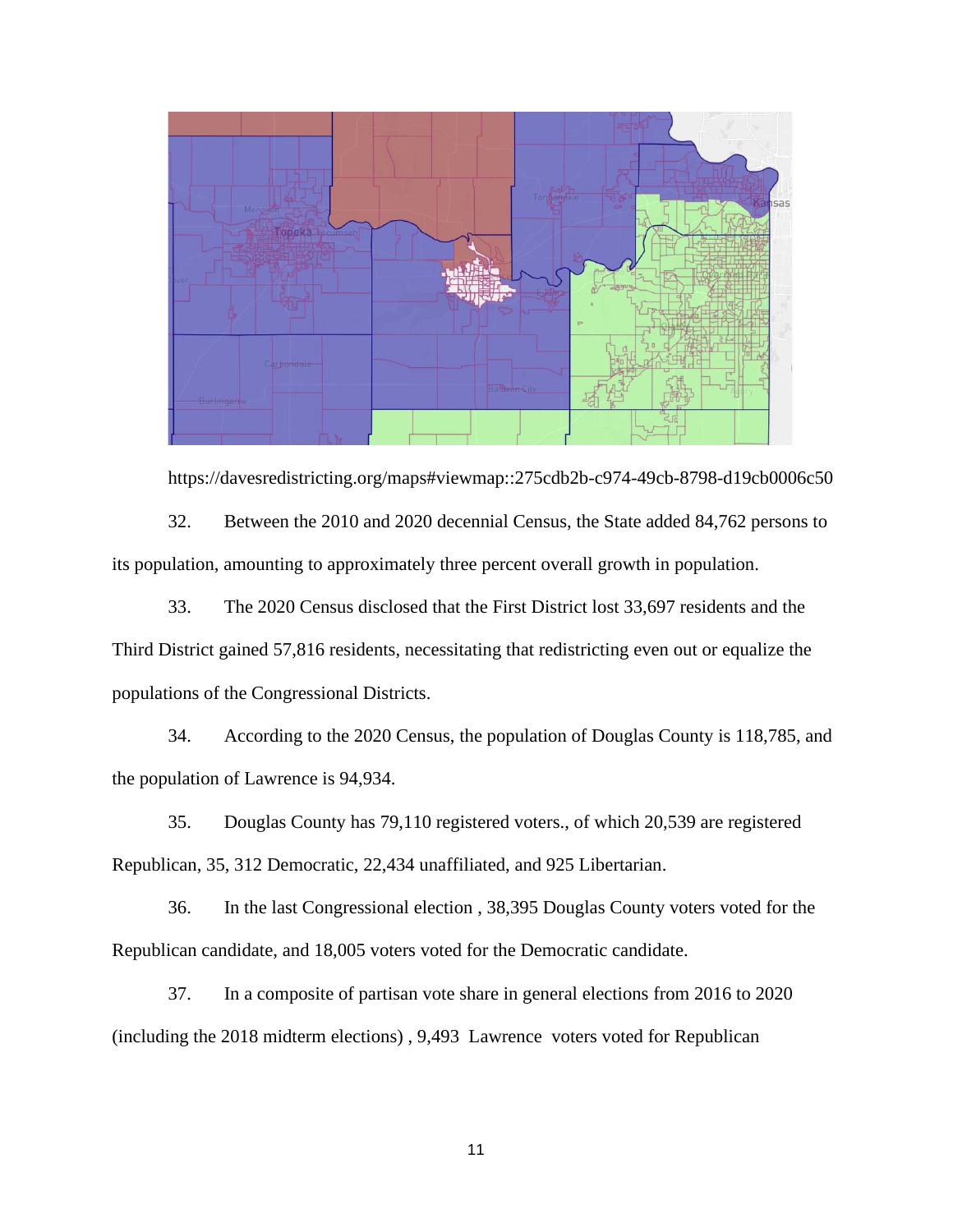candidates, 29,770 voters voted for Democratic candidates, and 1,564 voters voted for other candidates.

### **CLAIM FOR RELIEF**

#### **(Right Against Political Partisan Gerrymandering**

### **Kan. Const. Bill of Rights Sections 1, 2, 3, 11, 20; Article 5, Section 1)**

For their claim for relief against Defendants, and each of them, Plaintiffs state as follows: 38. Under the Kansas Constitution, Kansas voters have equal and inalienable natural rights, and all political power inheres in them for their equal protection and benefit. Kansas Constitution Bill of Rights §§ 1, 2. Kansans further have the constitutional rights to consult for the common good and to instruct their representatives. Kansas Constitution Bill of Rights § 3. None of these rights are recognized under the U.S. Constitution, and thus the Kansas Constitution provides greater protection to Kansas voters than does federal law.

39. Further, the Kansas Constitution, like the U.S. Constitution, also guarantees Kansans the right to speak freely on political matters, the right to vote, and reserves all powers not granted to the government of Kansas to the people. Kansas Constitution Bill of Rights §§ 11, 20; Article V, § 1. The Kansas Supreme Court has recognized that the right to vote "is pervasive of other basic civil and political rights, and is the bed-rock of our free political system." *Moore v. Shanahan*, 207 Kan. 645, 649, 486 P.2d 506, 511 (1971). Thus, "any alleged restriction or infringement of that right strikes at the heart of orderly constitutional government, and must be carefully and meticulously scrutinized." *Id*.

40. Partisan political gerrymandering strikes at the heart of orderly constitutional government; it undermines the equality of votes, deprives segments of Kansans of their inherent political power under the Kansas Constitution, and denies them equal protection and benefit of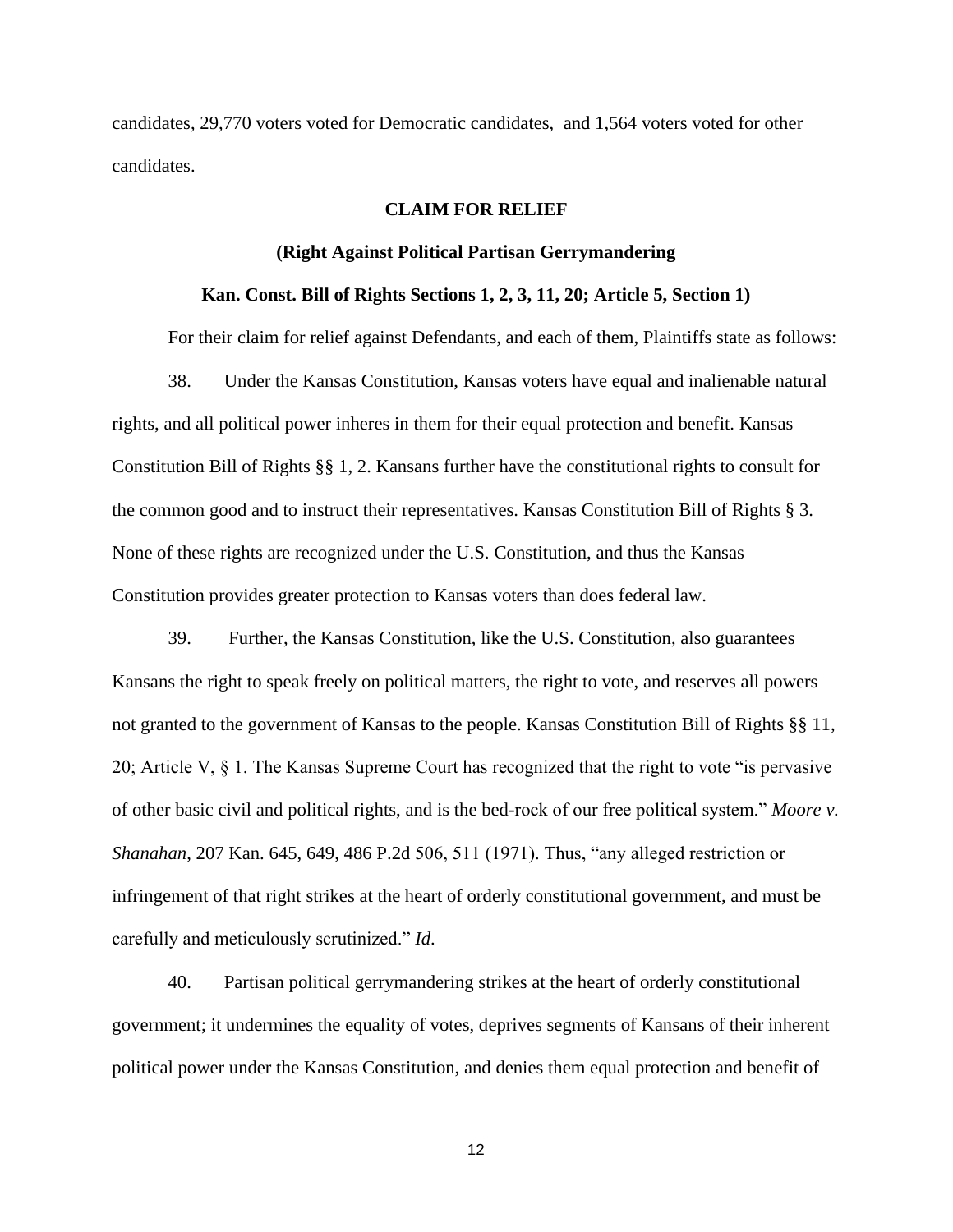the governmental system, as well as any meaningful opportunity to consult for the common good or to instruct their representatives, given they have no realistic opportunity to elect preferred representatives.

41. The Kansas courts have the power and the constitutional obligation to review the Legislature's actions for compliance with the rights established by the Kansas Constitution: "when legislative action exceeds the bounds of authority limited by our Constitution, and transgresses a sacred right guaranteed or reserved to a citizen, final decision as to the invalidity of such action must rest exclusively with the courts. \* \* \* However delicate that duty may be, we are not at liberty to surrender, or to ignore, or to waive it." *Harris v. Shanahan*, 192 Kan. 183, 207, 387 P.2d 771, 791 (1963).

42. The Legislature's intentional and purposeful partisan political gerrymandering of the First and Second Districts to remove the heavily Democratic and independent City of Lawrence (leaving behind the rest of Douglas County) from what would be a closely divided Second District and instead place Lawrence in the supermajority-Republican First District (a) violates the rights which the Kansas Constitution granted them, (b) presents a cognizable claim properly brought in state court, and (c) warrants relief on the merits as requested below.

#### **PRAYER FOR RELIEF**

WHEREFORE, Plaintiffs respectfully request that this Court enter judgment in favor of Plaintiffs and against Defendants as follows:

a. Declare that the Ad Astra 2 redistricting map is unconstitutional and invalid under the Constitution and laws of the State of Kansas as set forth herein;

b. Enjoin Defendants and their agents, officers, employees, designees and all persons acting on the behalf or their direction and in concert with any of them from